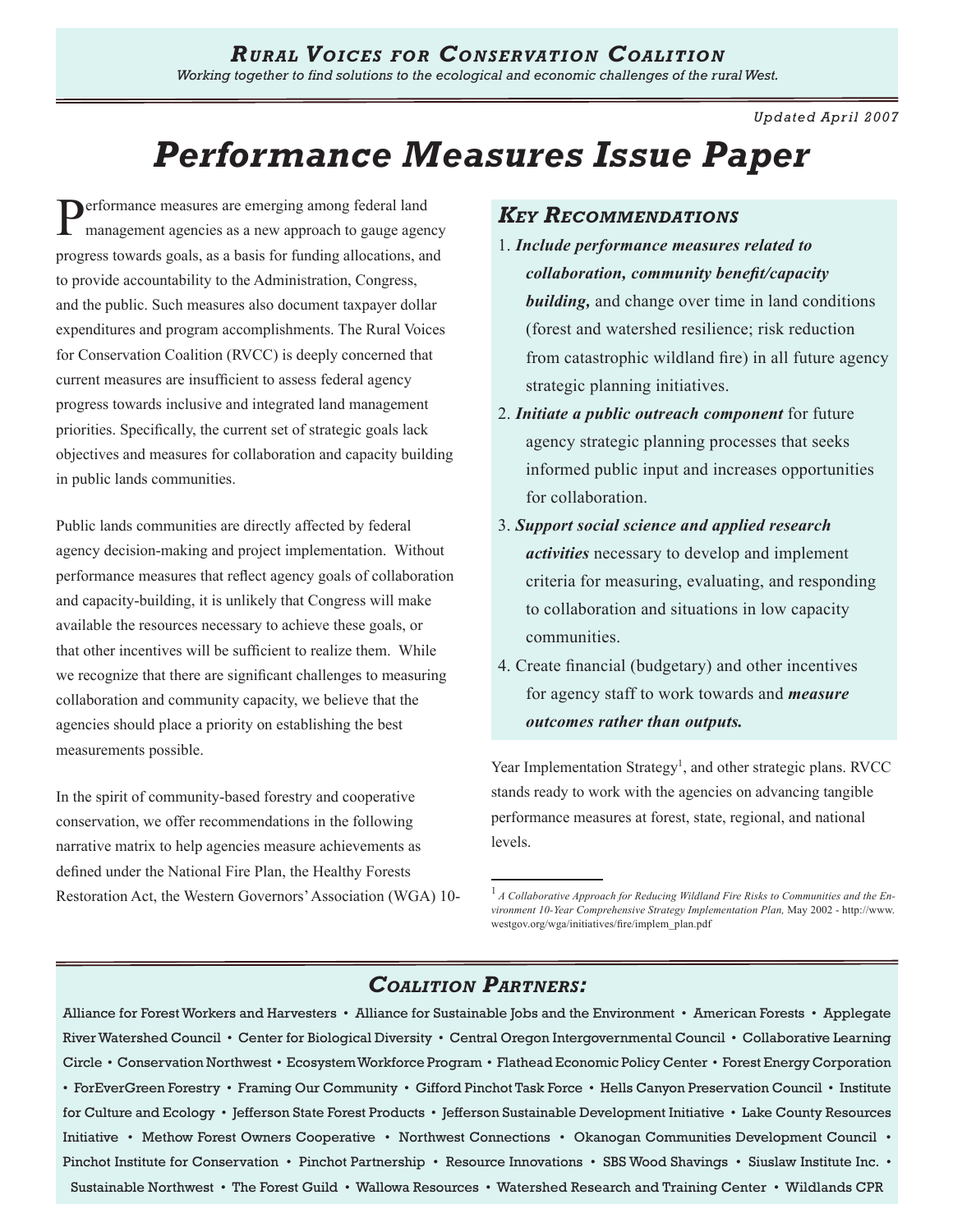### *Federal Government Approach to Evaluating Performance*

The federal government has recently moved to performancebased budgeting, integrating both budgets and performance outcomes in the planning process. The 2004 –2008 Forest Service Strategic Plan, for example, includes a framework for their annual performance plan, a performance budget, and a performance accountability report. This emphasis on performance-based budgeting is intended to tie dollars to agency results and to ensure that goals, objectives, and program targets are being met. It also provides the public with accountability on how taxpayer dollars are spent.

Recently, the federal government released the Program Assessment Rating Tool (PART) as a strategy for identifying a program's strengths and weaknesses, and informing funding and management decisions aimed at improving program efficiency.<sup>2</sup> According to a briefing of PART:

 ...*federal programs should receive taxpayer dollars only when they prove they achieve results. The federal government spends over \$2 trillion a year on approximately 1,000 federal programs. In most cases, we do not know what we are getting for our money. This is simply unacceptable. Good government—a government responsible to the people whose dollars it takes to fund its operations—must have as its core purpose the achievement of results. No program, however worthy its goal and high-minded its name, is entitled to continue perpetually unless it can demonstrate it is actually effective in solving problems.*<sup>3</sup>

The recent update of the WGA 10-Year Implementation Strategy provides another example of this increased focus on performance measures. This effort includes revised and new performance measures for the four goals of the National Fire Plan. The update includes implementation outcomes, performance measures, and specific implementation tasks.

The recommendations highlighted herein connect new performance measures to existing government measurement documents. This should facilitate the integration of new and revised performance measures within existing structures.

### *Critical Issues with Existing Performance Measures*

Historically, federal land management centered on commodity production -- timber harvest within the Forest Service and grazing opportunities within the BLM. These practices, along with aggressive fire suppression over the last century, have left a legacy of increased catastrophic wildfire occurrences and decreased forest health and productivity. In response, today's legislation such as the Healthy Forest Restoration Act, and policies such as the National Fire Plan, call for restoring healthy forest conditions. Unfortunately, agency methods for measuring progress towards these objectives have not changed, and these outdated measures are insufficient for a restoration approach to management. Restoration requires measurements that can identify changing forest health conditions over time. It also requires that we measure the degree of collaboration and partnership-building with neighboring communities, as well as community capacity to play a meaningful role in restoration planning, implementation, and biomass utilization activities – all factors critical to creating long-term investment in restoring and maintaining public lands.

### *Current Measurements Are Not Adequate to Meet Priorities*

In general, current measures developed by the agencies use a traditional input-output approach, such as "acres treated" and "cost per acre." These measures encourage short-term actions that rely on the quickest and cheapest way to treat the "easiest" acres, an approach that does not prioritize watershed or community socio-economic health. Furthermore, current measures do not gauge agency progress towards collaboration, rural wildfire protection, or other actions necessary for inclusive and integrated forest stewardship. Consequently, current measurements fall short of responding to actual performance of restoration goals.

The accompanying matrix provides recommendations to evaluate three key components currently missing and/or inadequate in agency proposed performance measures: (1) collaboration, (2) community benefit/capacity building, and (3) change over time in land conditions (forest and watershed resilience; risk reduction from catastrophic wildland fire).

<sup>2</sup> http://www.whitehouse.gov/omb/part/index.htm<sup>l</sup> <sup>3</sup> *FY 2004 Budget Chapter Introducing the PART: Rating the Performance of Federal Programs,* http://www.gpoaccess.gov/usbudget/fy04/pdf/budget/performance.pdf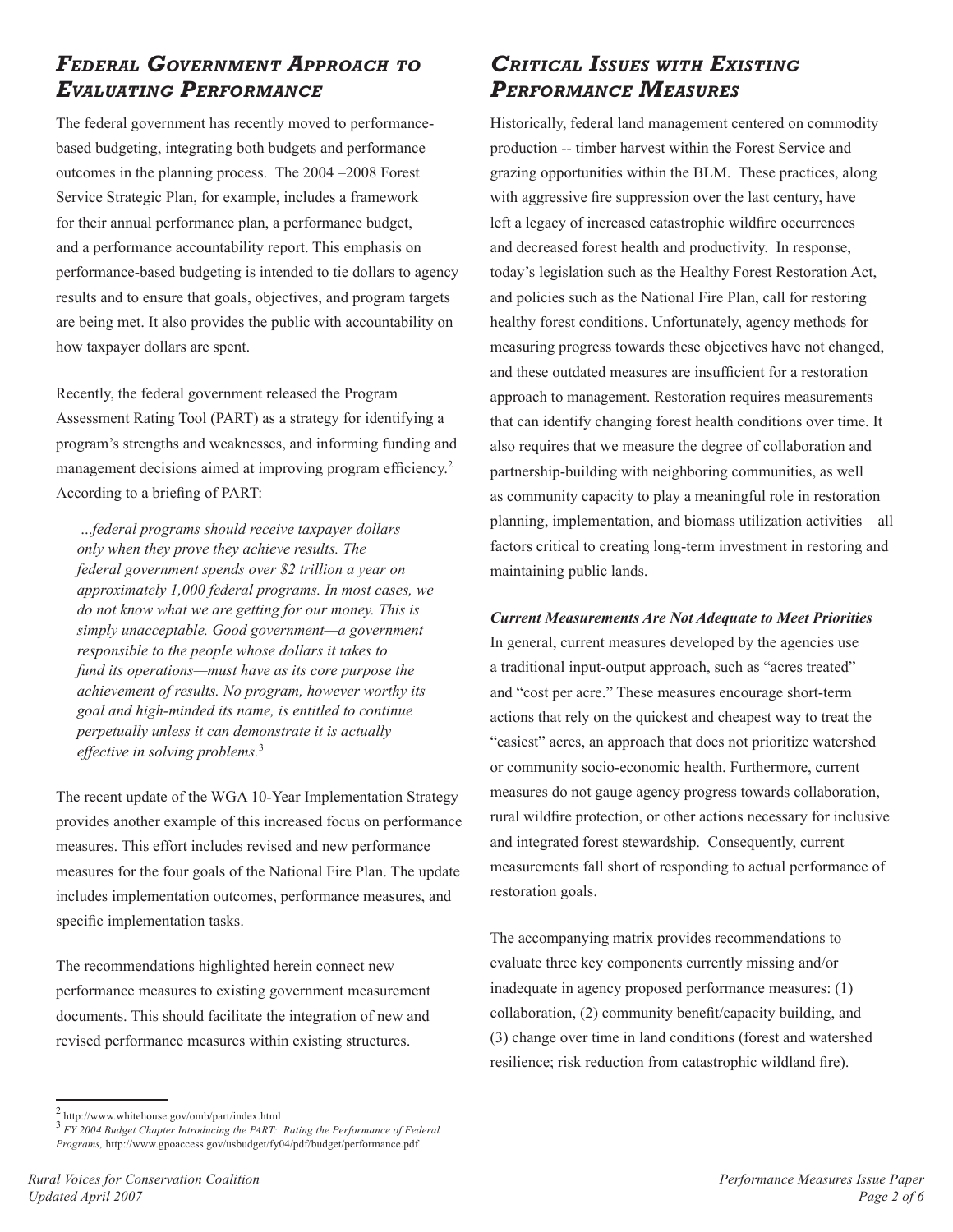# *The RVCC Performance Measures Matrix*

This matrix is intended to serve as a starting point for a collaborative effort to improve agency performance measures and accountability. RVCC welcomes the opportunity to partner with the federal land management agencies in revising and strengthening this matrix. To facilitate adoption of these performance measures, RVCC has utilized a structure that aligns with the WGA 10-Year Implementation Strategy and developed a set of goals central to comprehensive forest restoration.

The matrix illustrates a series of outcomes, measures, and measurement strategies for each goal; "*Outcome*" describes the desired outcome for each goal; "*Performance Measure*" measures progress toward achieving the implementation outcome; "*Measurement Strategies*" identifies specific steps that must be taken in order to realize measurable progress.

### **Goal 1. Increase collaboration between public land communities and federal agencies.**

Objective: Increase working relationships and accomplishments between agencies and public lands communities through effective collaboration so that both can actively participate in restoring and/or maintaining forest and watershed condition across ownership boundaries.

| <b>OUTCOME</b>                                                                                                                                                                                                                              | PERFORMANCE MEASURE                                                                                                                                                                                                                                                                                    | <b>MEASUREMENT STRATEGIES</b>                                                                                                             |
|---------------------------------------------------------------------------------------------------------------------------------------------------------------------------------------------------------------------------------------------|--------------------------------------------------------------------------------------------------------------------------------------------------------------------------------------------------------------------------------------------------------------------------------------------------------|-------------------------------------------------------------------------------------------------------------------------------------------|
| 1.1. Projects in community-based plans<br>are prioritized collaboratively between<br>communities and agencies for funding<br>and implementation activities (e.g.,<br>community wildfire protection plans,<br>forest plan revision process). | 1.1.1. Number of restoration projects (on Federal and<br>adjacent non-federal lands) implemented annually by<br>the Forest Service and BLM based on the priorities in a<br>community-based collaborative plan as compared to the<br>total number of projects implemented by the forest or<br>district. | National review of collaborative plans and<br>projects; regional reporting requirements                                                   |
|                                                                                                                                                                                                                                             | 1.1.2 Number of community based plans and restoration<br>projects completed and percent completed through a<br>collaborative process                                                                                                                                                                   | Inventory through state and federal<br>National Fire Plan offices                                                                         |
|                                                                                                                                                                                                                                             | 1.1.3 Percent of community based wildfire and restoration<br>plans that result in funding for implementation or projects<br>implemented on federal and adjacent non-federal lands                                                                                                                      | Review of grant dollars from NFP, Title<br>II, and FEMA that are tied to projects in<br>community based wildfire and restoration<br>plans |
|                                                                                                                                                                                                                                             | 1.1.4 Amount of federal and non-federal funds and in-kind<br>contributions used to implement collaborative restoration or<br>wildfire protection projects contained in community-based<br>plans                                                                                                        | Inventory of CWPP implementation<br>(collaboration with WGA, WFLC, Joint<br>Fire Sciences)                                                |
| 1.2 Agency personnel and districts<br>receive incentives for working<br>collaboratively with public lands<br>communities                                                                                                                    | 1.2.1 Number and percent of commendations for agency<br>personnel                                                                                                                                                                                                                                      | Annual agency review; regional reporting                                                                                                  |
| 1.3 Agencies recognize the value<br>of personnel stability in cultivating<br>collaboration and partnerships                                                                                                                                 | 1.3.1 Percentage of agency personnel involved in<br>collaborative/partnership work who are promoted in place                                                                                                                                                                                           | Annual agency review; regional reporting                                                                                                  |

## *"You treasure what you measure and you measure what you treasure."*

- Lynn Jungwirth, Watershed Research and Training Center Hayfork, California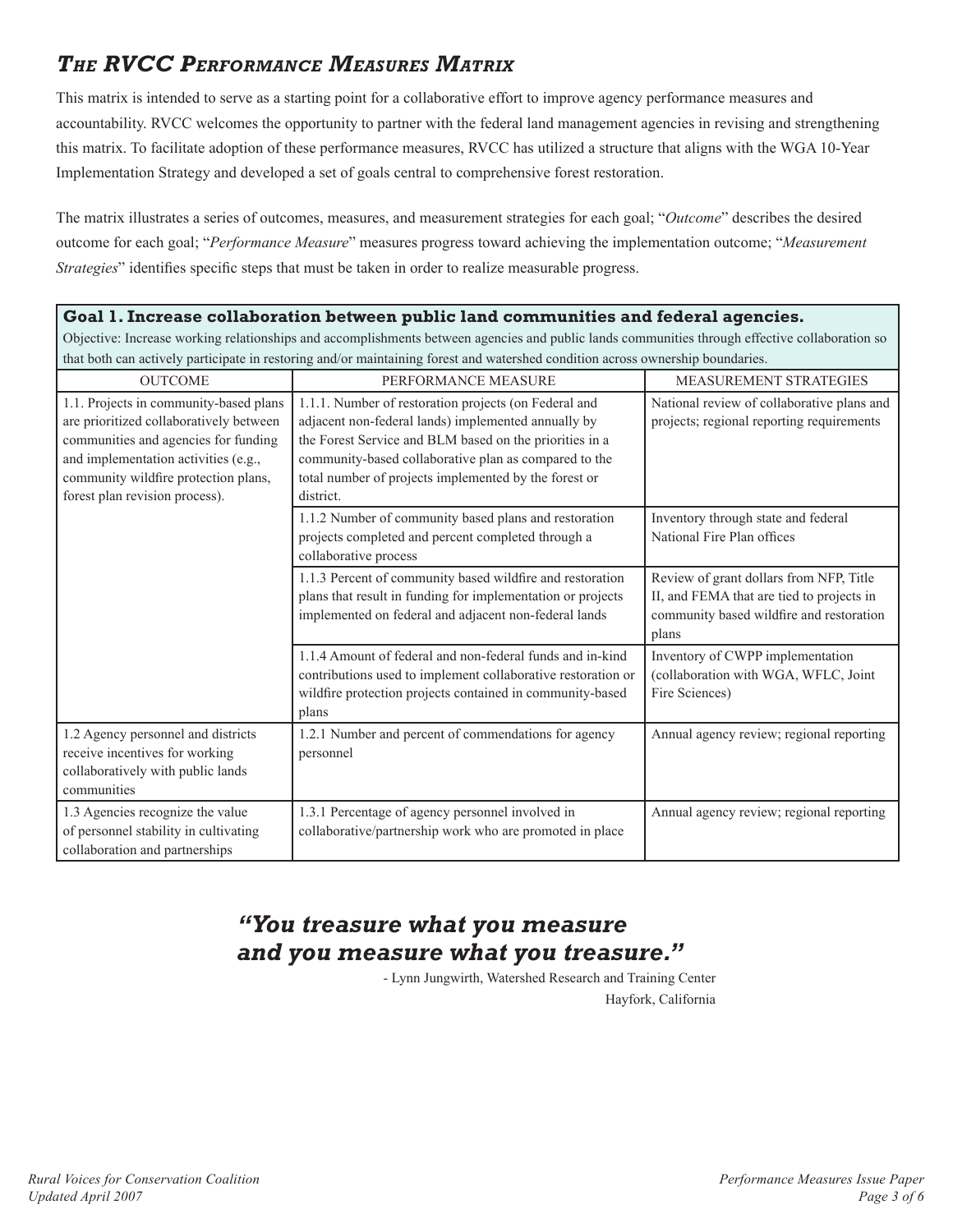# *The RVCC Performance Measures Matrix* **(continued)**

### **Goal 2. Build and maintain capacity in public lands communities.**

Objective: Build and maintain healthy economies in public lands communities, including strong, local, natural resource-based businesses with a reliable/consistent supply of work and forest goods/services.

| $1.1 - 2$<br><b>OUTCOME</b>                                                                                                                                                                                                                                                      | PERFORMANCE MEASURE                                                                                                                                                                                                   | MEASUREMENT STRATEGIES                                                                                                                                                                                             |
|----------------------------------------------------------------------------------------------------------------------------------------------------------------------------------------------------------------------------------------------------------------------------------|-----------------------------------------------------------------------------------------------------------------------------------------------------------------------------------------------------------------------|--------------------------------------------------------------------------------------------------------------------------------------------------------------------------------------------------------------------|
| 2.1 Increased community-based<br>business capacity for restoration                                                                                                                                                                                                               | 2.1.1 % of procurement, stewardship contracts, and<br>timber sales that evaluate best value by weighting past<br>performance, technical approach, and benefit to local<br>communities equal to or greater than price. | *                                                                                                                                                                                                                  |
|                                                                                                                                                                                                                                                                                  | 2.1.2 % of contracts awarded to low-income communities<br>and dollar amount as compared to the whole agency budget                                                                                                    | $\ast$                                                                                                                                                                                                             |
|                                                                                                                                                                                                                                                                                  | 2.1.3 % increase in the number of local contracts awarded<br>and the number of high-skill, high wage jobs created and<br>retained.                                                                                    |                                                                                                                                                                                                                    |
| 2.2 Agencies demonstrate commitment<br>to providing technical assistance,<br>training, research, and financial<br>assistance to public lands communities<br>(including low capacity communities)                                                                                 | 2.2.1 Percent of NFS/SPF budget spent on financial and<br>technical assistance to public lands communities, percent of<br>those communities that are low capacity                                                     | Agencies develop and use a designation<br>to identify and evaluate the needs of<br>low capacity communities in planning,<br>implementation and monitoring Agencies                                                 |
|                                                                                                                                                                                                                                                                                  | 2.2.2 Number and amount of business or community<br>support grants awarded; percent of those communities that<br>are low capacity                                                                                     | integrate indicators of community<br>capacity in planning, program<br>implementation, and monitoring                                                                                                               |
|                                                                                                                                                                                                                                                                                  | 2.2.3 Number and percent of projects that included<br>structured training of workers                                                                                                                                  | $\ast$                                                                                                                                                                                                             |
| 2.3 Land management agencies<br>contribute to strong rural economies in<br>adjacent communities.                                                                                                                                                                                 | 2.3.1 New Performance Measure to be developed                                                                                                                                                                         | $\ast$                                                                                                                                                                                                             |
| 2.4 Agencies provide opportunities to<br>utilize biomass in order to stimulate<br>jobs and businesses in value-added<br>production at the appropriate scale for<br>public lands communities4, as well as<br>facilities that are tiered to the ecological<br>capacity of the land | 2.4.1 Amount of small diameter material, including<br>biomass, and value-added products processed locally (as<br>percent of total amount), including biomass                                                          | As measured at the Forest level                                                                                                                                                                                    |
|                                                                                                                                                                                                                                                                                  | 2.4.2 Dollars invested (infrastructure investments, technical<br>assistance, grants, etc.) in public lands communities for<br>development of biomass utilization and local energy<br>projects                         |                                                                                                                                                                                                                    |
|                                                                                                                                                                                                                                                                                  | 2.4.3 Number of processing facilities utilizing wood<br>products                                                                                                                                                      |                                                                                                                                                                                                                    |
| 2.5 Agencies provide opportunities to<br>utilize non-timber forest products to<br>increase economic benefits including<br>creation of jobs, supplemental income,<br>and business creation around value-<br>added production                                                      | 2.5.1 Number of jobs/businesses created or supported<br>utilizing nontimber forest products                                                                                                                           | Agencies use multiple sources of data<br>including job statistics, data on living or<br>family-wage jobs, NTFP buyer records<br>on how many harvesters sell to them, and<br>agency and other landowner permit data |
| 2.6 Agencies work to restore and<br>conserve culturally important and<br>marketable non-timber forest products                                                                                                                                                                   | 2.6.1 Inventories show increase in culturally important and<br>marketable NTFPs                                                                                                                                       | Agencies work with communities and<br>social scientists to identify culturally<br>important and marketable NTFPs that<br>occur or formally occurred in the local<br>ecosystem                                      |

*<sup>\*</sup>Note: RVCC hopes to work with the federal land management agencies to complete, and refine measures and measurement strategies in this matrix through long-term partnerships and* 

collaboration.<br><sup>4</sup> The 2005 RVCC issues paper on biomass utilization states the following: "For many rural communities, small (1-10 megawatts) is the appropriate scale. Support for small-scale facilities *provides opportunities to test innovative new technologies that generate clean renewable energy and thermal applications integrated with value-added manufacturing facilities. Small-scale is also appropriate for the social and economic capacities of many rural communities, and can provide the greatest number of sustainable jobs."*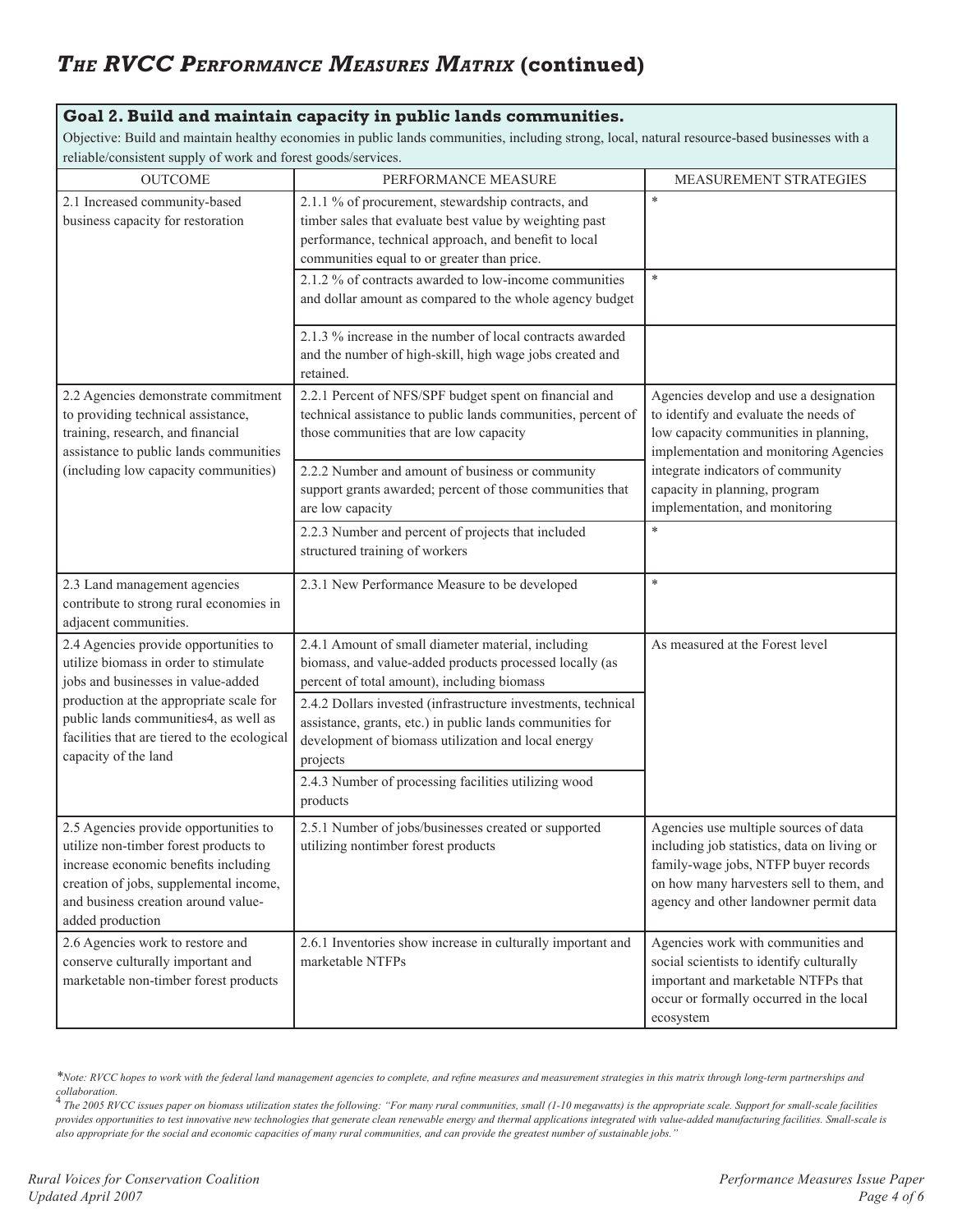### **Goal 3. Improve forest and watershed condition**

Objective: Restore and maintain forests and watersheds to fully functioning conditions across ownership boundaries. Restoration and maintenance of public lands is a primary goal of the federal land management agencies.

| <b>OUTCOME</b>                                                                                                                                                       | PERFORMANCE MEASURE                                                                                      | <b>MEASUREMENT STRATEGIES</b>                                                         |
|----------------------------------------------------------------------------------------------------------------------------------------------------------------------|----------------------------------------------------------------------------------------------------------|---------------------------------------------------------------------------------------|
| 3.1 Agencies adopt restoration and<br>maintenance of healthy ecosystem<br>function as a primary purpose                                                              | 3.1.1 Percent of budget expended on projects that improve<br>watershed condition                         | *                                                                                     |
|                                                                                                                                                                      | 3.1.2 Number of projects that cross land tenure (public/<br>private)                                     | $\ast$                                                                                |
| 3.2 Agencies use a systemic approach<br>to the inventory and treatment of<br>invasive species                                                                        | 3.2.1 Percent of stewardship contracts that include inventory<br>and treatment of invasive species       | $\ast$                                                                                |
| 3.3. Agencies establish an ecologically<br>and economically sustainable<br>transportation system that addresses<br>road maintenance, upgrades and<br>decommissioning | 3.3.1 Percent of budget expended on road maintenance,<br>upgrades, and decommissioning projects          | Annual agency review of road system<br>based on ecological and economic<br>indicators |
|                                                                                                                                                                      | 3.3.2 Percent of stewardship contracts that include road<br>decommissioning and number of miles included |                                                                                       |
|                                                                                                                                                                      | 3.3.3 Acres or stream miles restored through road<br>decommissioning                                     |                                                                                       |

### **Goal 4. Reduce risk from catastrophic wildland fire**

Objective: Increase opportunities for agencies and public lands communities (including low capacity communities) to work together in reducing hazardous fuels. Ensure that public lands communities receive fire protection and preparedness assistance, especially those communities at highest risk.

| <b>OUTCOME</b>                                                                                                       | PERFORMANCE MEASURE                                                                                                                                                                                                                                                                                                                                                                                                                                                                                                                                           | MEASUREMENT STRATEGIES                                                                                                                            |
|----------------------------------------------------------------------------------------------------------------------|---------------------------------------------------------------------------------------------------------------------------------------------------------------------------------------------------------------------------------------------------------------------------------------------------------------------------------------------------------------------------------------------------------------------------------------------------------------------------------------------------------------------------------------------------------------|---------------------------------------------------------------------------------------------------------------------------------------------------|
| 4.1 Ecosystem restoration is performed<br>for multiple outcomes, including fuels<br>reduction                        | 4.1.1 Percent of fuels reduction work that is conducted using<br>stewardship contracting                                                                                                                                                                                                                                                                                                                                                                                                                                                                      | $\ast$                                                                                                                                            |
| 4.2 Business and job opportunities are<br>created in fuels reduction, improving<br>resistance to catastrophic fire   | 4.2.1 Number and percent of acres treated, using a<br>scientifically credible baseline that incorporates local<br>knowledge, which are moved toward or maintained in a<br>desired fire adapted condition. (A "scientifically credible<br>baseline" may be established using methods such as Fire<br>Regime Condition Class, through collaborative agreement<br>of scientists and stakeholders at the local level, or through<br>other scientific efforts to establish reference conditions<br>identified in applicable land or resource management<br>plans.) | Monitor change in condition class through<br>Federal Fire Management Plans and<br><b>CWPPs</b>                                                    |
|                                                                                                                      | 4.2.2 Number of jobs created for local businesses and<br>workers                                                                                                                                                                                                                                                                                                                                                                                                                                                                                              | New data collection methods, data on<br>number of jobs related to fuels reduction<br>and utilization                                              |
|                                                                                                                      | 4.2.3 Dollar value of contracts awarded to local businesses<br>and workers<br>4.2.4 Number and percent of projects involving hazardous<br>fuels reduction prioritized in a collaborative planning<br>process as defined in the WGA 10-year implementation<br>strategy                                                                                                                                                                                                                                                                                         | Use existing contracting data to calculate<br>value of contracts in relation to distance<br>between contractors and National Forests <sup>5</sup> |
| 4.3. Agencies ensure that low capacity<br>communities access and benefit from<br>wildland fire programs and services | 4.3.1 Percent of national, state, regional, and local wildfire<br>risk assessments that identify low capacity communities                                                                                                                                                                                                                                                                                                                                                                                                                                     | Utilize a designation for low capacity<br>communities; develop criteria/indicators<br>that communities can use                                    |
|                                                                                                                      | 4.3.2 Percent and total dollars of wildland fire landowner<br>assistance provided in low capacity communities<br>4.3.3 Percent and total dollars of volunteer and state fire<br>assistance provided to low income communities                                                                                                                                                                                                                                                                                                                                 |                                                                                                                                                   |

<sup>5</sup>Moseley, C. and Toth, N., *Fire Hazard Reduction and Economic Opportunity: How are the Benefits of the National Fire Plan Distributed? Society and Natural Resources,* 17:701-716, 2004 and Moseley, C., *Procurement Contracting in the Affected Counties of the Northwest Forest Plan: 12 Years of Change,* PNW-GTR-661, January 2006.